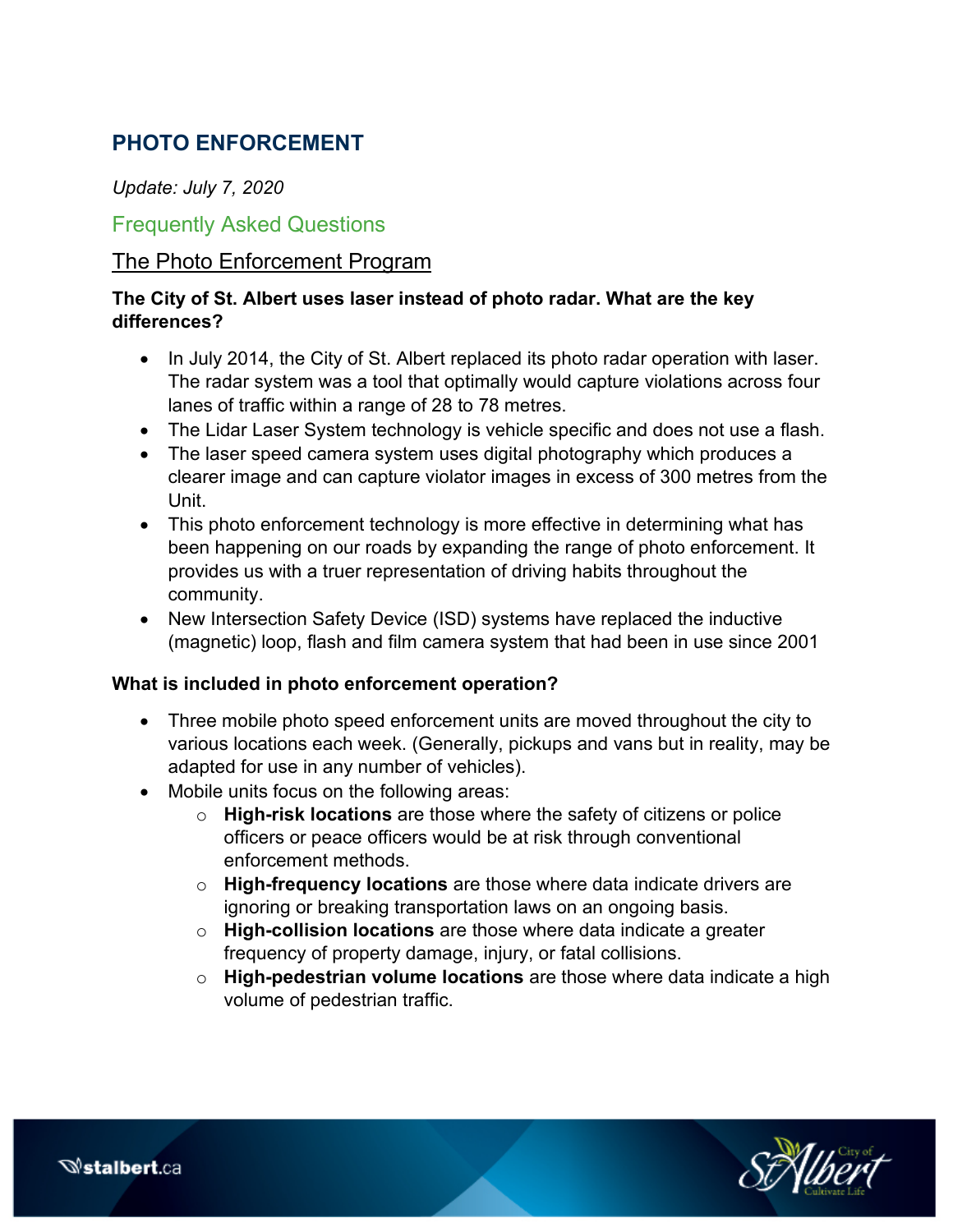## **How many photo enforcement sites does St. Albert have?**

- The City of St. Albert has 168 RCMP approved photo enforcement sites. These include:
	- o 68 School and Playground Zones
	- $\circ$  100 additional Mobile Enforcement Sites based on the following criteria:
	- $\circ$  Areas or intersections where conventional enforcement is unsafe or ineffective
		- Areas or intersections with an identifiable, documented history of collisions
		- Areas or intersections with an identifiable, documented history of speeding problems
		- **Intersections with an identifiable, documented history of offences**
		- **Intersections near schools, post-secondary institutions, or other** areas with high pedestrian volumes
		- School and playground zones or areas
		- Construction zones
		- Areas where the public or a community has expressed concerns related to speeding

#### **Do you enforce all locations?**

- Although high volume locations receive greater emphasis, each site, which is RCMP approved, is visited during the year. Generally, half of the enforcement day is scheduled site specific enforcement. The rest of each enforcement shift, the operators are free to monitor any of the pre-approved sites.
- [Site of the Day notification,](https://stalbert.ca/city/eps/mes/photo-enforcement/locations/) which is communicated via the City's social media channels at 6 a.m. daily, includes placement for two of the three mobile photo enforcement locations. Previously, one photo enforcement location was communicated via the City's social media channels.

## **Where are the Intersection Safety Device cameras located?**

- The Intersection Safety Device (ISD) program currently has six fixed camera systems (speed on green and red-light enforcement) at the following intersections:
	- o St. Albert Trail SB at/near Giroux Road
	- o St. Albert Trail SB at/near McKenney Avenue
	- o St. Albert Trail SB at/near Gervais Road
	- o St. Albert Trail NB at/near Hebert Road
	- o St. Albert Trail NB at/near Bellerose Drive
	- o St. Albert Trail NB at/near Boudreau Road
- These locations were chosen from sites where the most frequent injury or fatal collisions occur. Intersections are areas where traditional traffic law enforcement is difficult or unsafe to implement.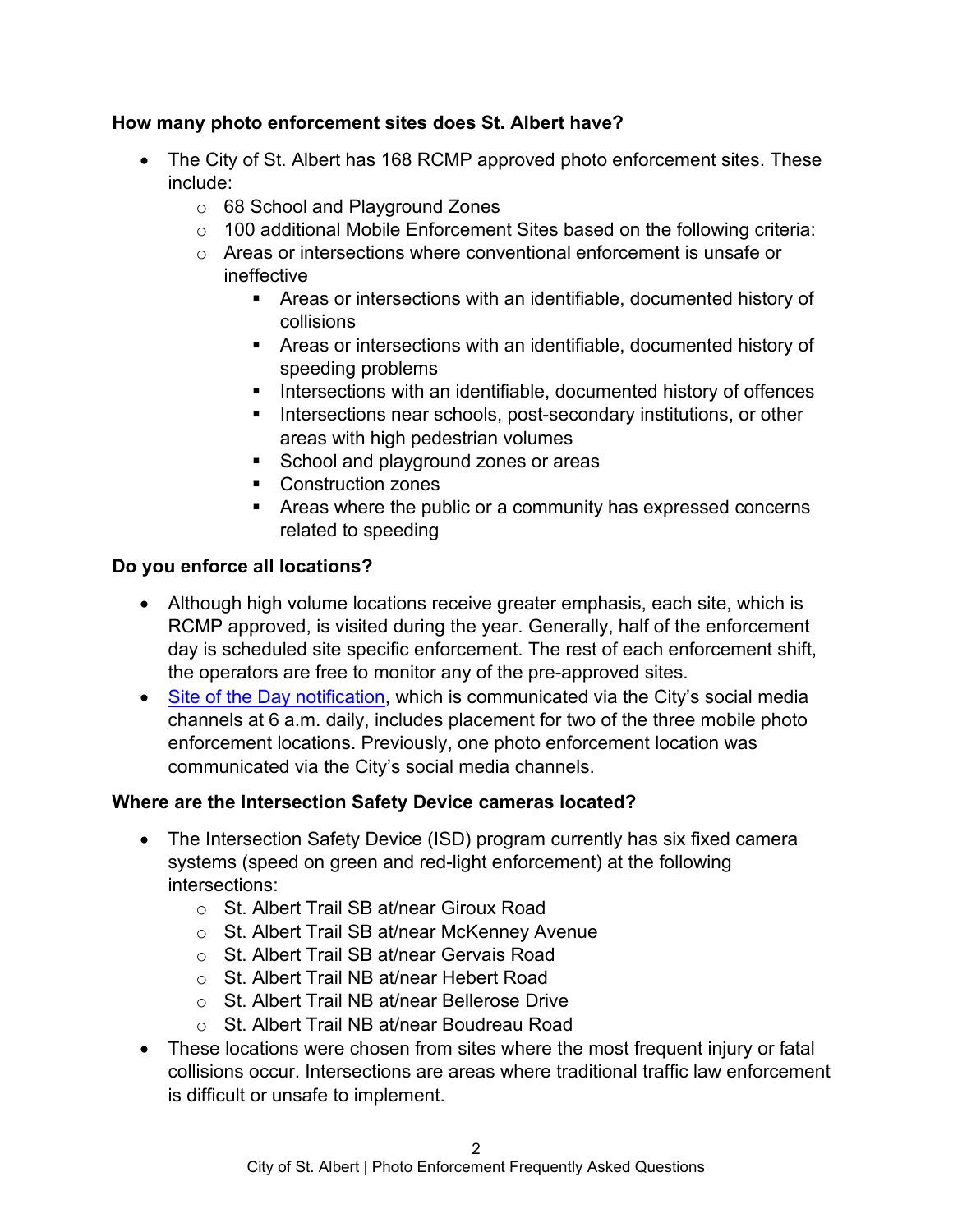#### **Where does the money from photo enforcement go?**

- Money from the Automated Traffic Enforcement Program is set aside in reserve, and is used in the following manner (as per Council Policy C-FS-1 Financial Reserves):
	- $\circ$  Lifecycle maintenance/upgrades related to the program (i.e. replacement of loops, line markings).
	- o Technology upgrades to existing Speed on Green/Red Light Camera infrastructure.
	- $\circ$  Intersection/Traffic Corridor analysis/study to determine safety issues and best mitigation practices.
	- $\circ$  Infrastructure improvements as may be recommended through the above noted analysis/studies.
	- $\circ$  Other capital investments that work towards improving community traffic safety.
- The remaining fine revenue is accounted for within the Policing Services department budget and helps reduce the overall tax burden on residents for the expenses associated to policing the community including the RCMP contract costs.

## Type of Photo Enforcement Used in St. Albert

#### **How does photo laser operate?**

• The laser unit used in the Photo Laser speed system emits a laser light beam that strikes the suspected speeding vehicle. The light beam is reflected to the laser receiver and a distance calculation is made. The unit takes several readings over an interval of time and uses those readings to determine the speed of the vehicle. If the calculated speed exceeds the designated speed limit, a digital image is captured. The image is displayed on a tablet and the operator visually confirms that the image on the tablet matches the vehicle that was observed and targeted. The laser beam is very narrow making it vehicle specific. The laser unit has a "sight" used to aim at the vehicle being targeted.

## **What type of photo laser system is used in St. Albert?**

• Global Traffic Group has chosen the LTI 20/20 Tru Speed and mated it with a Canon Digital Camera and Lens system. The Lidar component is a class 1 laser product. The laser beam produced by this model poses no safety or health risk when used in accordance with the manufacturer's specifications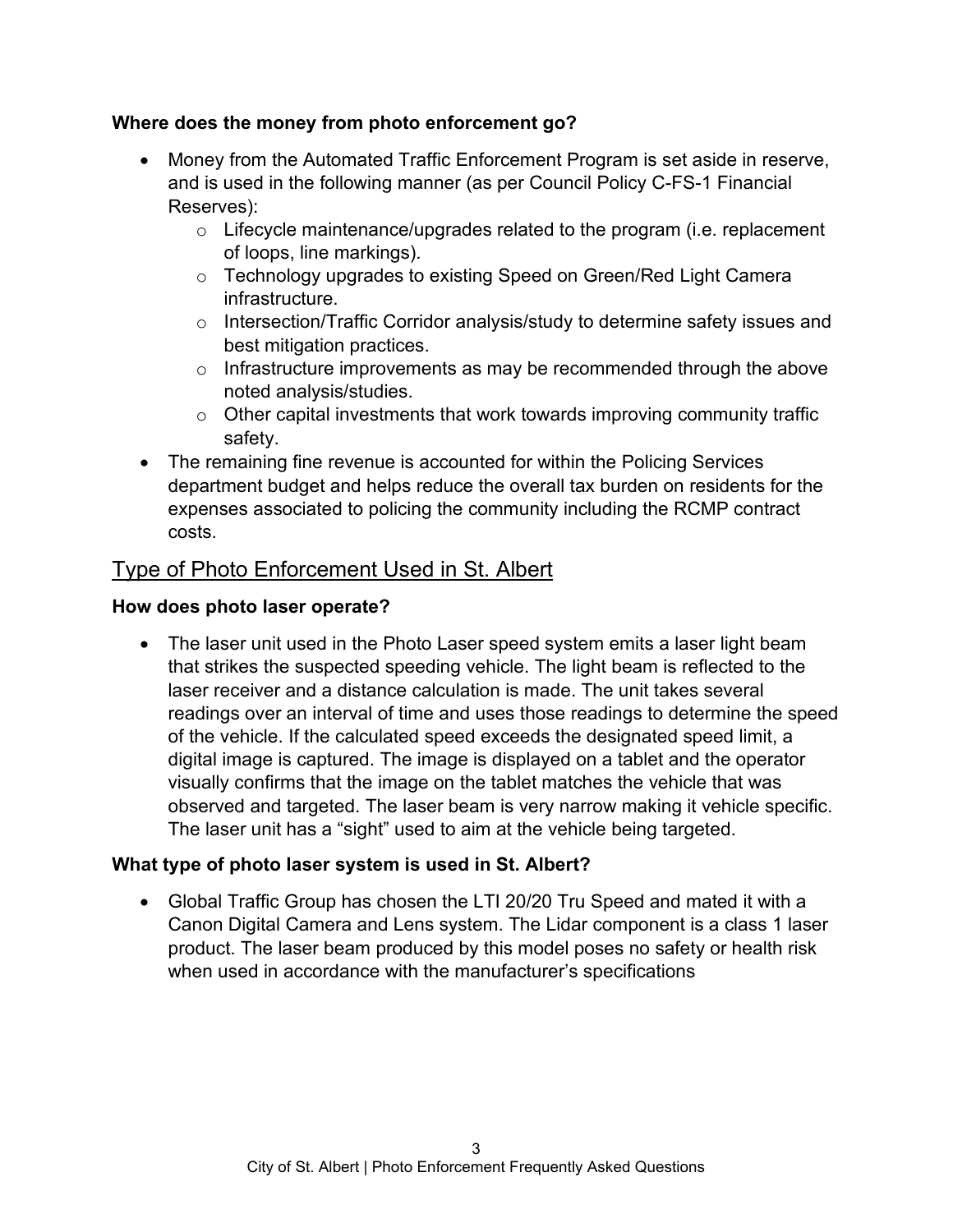#### **How do we know this unit is accurate?**

• Units are certified by the manufacturer and re-certified as per the manufacturer's specifications. Daily testing prescribed by the manufacturer is performed at the beginning and end of each shift to ensure the unit is accurate and functioning correctly. Prescribed tests are conducted at the start and end of each deployment (site).

## **What type of Intersection Safety Device is used in St. Albert?**

- Global Traffic Group uses the KRIA T-EXSPEED ISD. It is one of the newest and most innovative digital systems for detecting and capturing vehicle speed and red-light violations.
- ISD does not require additional sensors (inductive loops, radar or lasers).
- ISD acquisition units are equipped with digital, infrared, sensitive and colour cameras (no flash which might distract other motorists).
- It detects the vehicle trajectory directly from images taken by multiple high definition cameras and provides a detailed documentation of any alleged violation.
- The system has been tested and tried in Alberta Courts and is in use in other jurisdictions.

## Photo Enforcement Operators

## **Who operates the photo enforcement units and what are their qualifications?**

- Global Traffic Group supplies employees who are appointed under the Alberta Peace Officer Act as St. Albert Community Peace Officers.
- Each Operator has successfully completed a recognized (Alberta Solicitor General approved) training program.
- Global Traffic Group has established a set of procedures and checks that are based on established best police practices. Global employs several former Police Officers and capitalizes upon their experience and expertise to focus program delivery and performance.

## **Can photo enforcement vehicles park in contravention of the Traffic Safety Act and idle for extended periods of time?**

• Yes, Section 64(2) of the Use of Highway and Rules of the Road Regulation (AR 304/2002) authorizes Peace Officers to park in contravention of the Provincial Act and the Municipal Traffic Bylaw. This includes No Parking zones, boulevards, shoulders and overpasses. The vehicles must be kept idling to provide the electrical power required to operate the system.